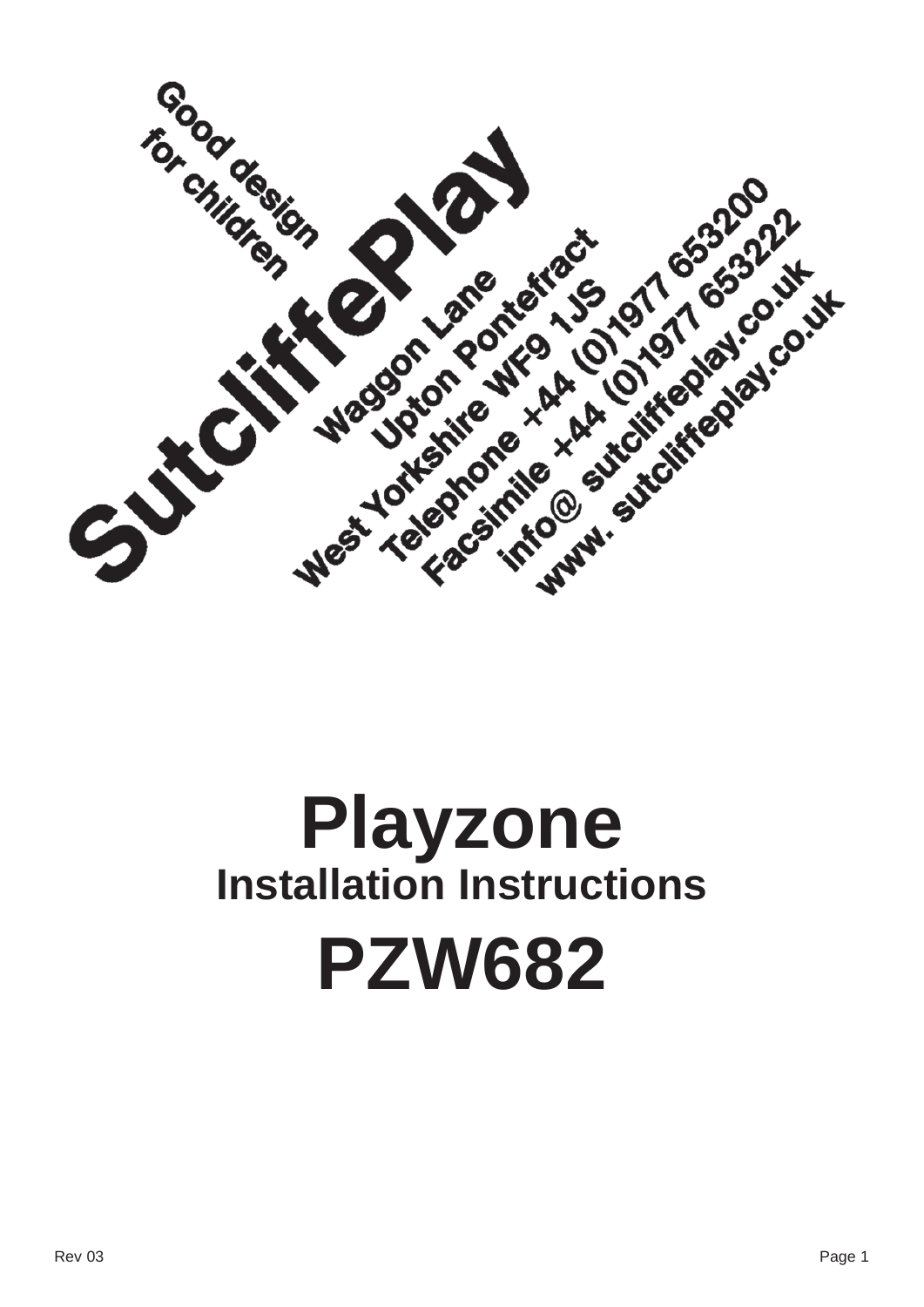#### **PZW682 Playzone Unit Installation Instructions**



- 1 Check using the Parts List that none of the components are missing.
- 2 Plan the final position of the play equipment ensuring there is sufficient space.
- 3 Stainless steel slides should face north or be shaded to prevent over heating. Slide runouts should be inclined downwards by approximately 2 degrees for drainage purposes.
- 4 Excavate the foundation holes in accordance with the plan.
- 5 Sort and identify parts before assembly. Each leg is numbered to correspond with the foundation plan.
- 6 Position 2 off 300 long spragging irons into the holes provided in each post upright and stand in the foundation holes. Assemble the decks at the positions marked on the posts. Do not tighten the fixing bolts until all the activities have been assembled.
- 7 Assemble the activities onto the posts. Leave fixing bolts loose until all the activities have been assembled.
- 8 Fill the foundation holes to the required depth with concrete.
- 9 Do not allow the equipment to be used until the concrete has set (2 3 days) and the required safety surfacing has been installed.
- 10 Tighten all fixing bolts.
- 11 Follow the maintenance instructions supplied.

During installation care must be taken to prevent hazards to children. Care should be taken if conditions are abnormal.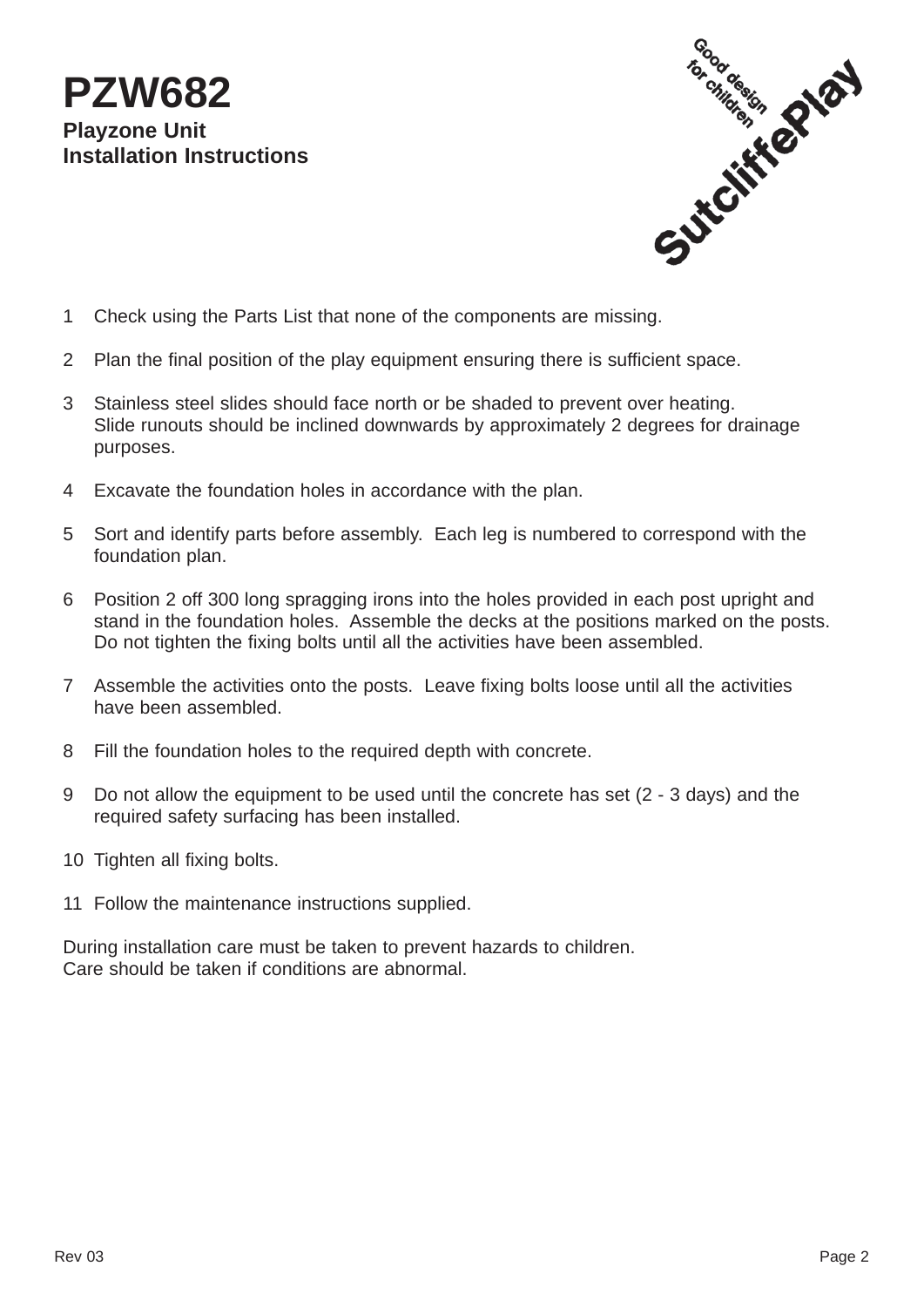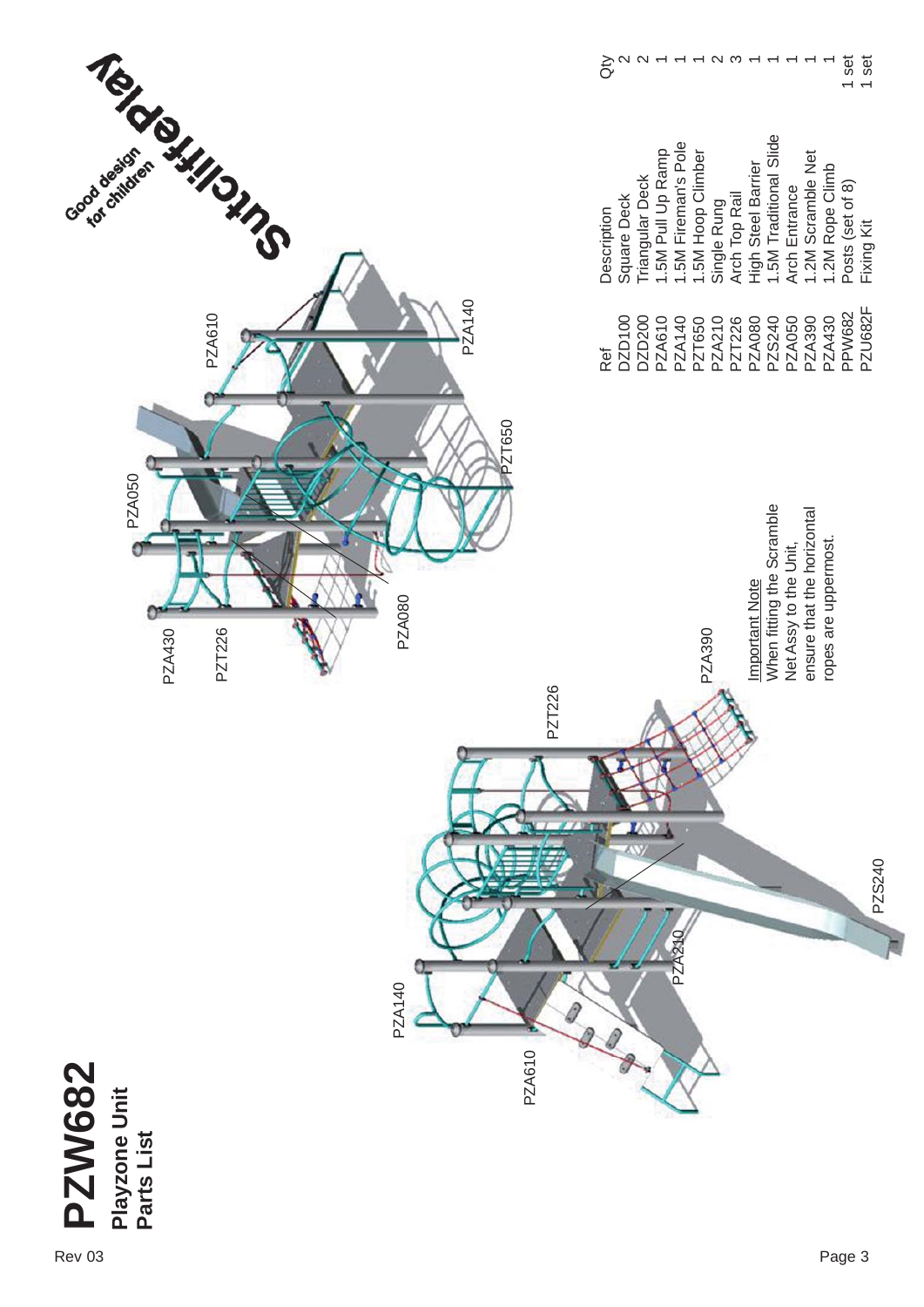## **PZW682**

#### **Playzone Unit Maintenance Instructions**

**NOTE** 

The warranty is invalidated if these instructions are not followed.

All wood needs annual inspection and retreatment where required.

#### **Recommended Regular Inspection and Maintenance**

#### **Disposal Instructions**

All components should be broken down into categories of:-

- 1 **Mild Steel** all Swing Frames, Playzone, Toddlerzone, Teenzone activities, Deck Frames and Springie Frames.
- 2 **Stainless Steel** all Slides, Mirror Panels.
- 3 **Aluminium** all Playzone and Toddlerzone Posts.
- 4 **Galvanised Steel** all Chains and Teenzone Posts.
- 5 **Moulded Rubber Products without steel inserts** all Toddlerzone Caps and edge details.
- 6 **Timber** all natural timber, plywood, and MDF panels.

Wherever possible these materials should be taken to specialist recycling organisations and recycled. In some cases where composite materials are used, then disposal at land fill sites is the only alternative such as:

- 7 **Moulded Rubber Products encasing steel inserts** all Swing Seats, Deck Tops, Duo/Dizzy Disc Tops.
- 8 **High Pressure Laminate** all Toddlerzone, Playzone and Teenzone Panels.
- 9 **Steel Core Polypropylene Rope** all Scramble Nets, Space Nets, Playzone/Toddlerzone Ropes.



| regulied.                                                                                            |                |    |                            |    |     |
|------------------------------------------------------------------------------------------------------|----------------|----|----------------------------|----|-----|
| <b>Recommended Regular Inspection and Maintenance</b>                                                | $\overline{7}$ | 14 | <b>Interval Days</b><br>28 | 56 | 365 |
| Check stability of structure, tighten connections if required.                                       |                |    |                            |    |     |
| Check all uprights at ground level for corrosion and/or rot.<br>Replace any defective parts.         |                |    |                            |    |     |
| Check all painted elements for damage, rub down and repaint or<br>replace as required.               |                |    |                            |    |     |
| Check chain/ropework assemblies for wear and damage, replace<br>if required.                         |                |    |                            |    |     |
| Check rotating and pivot points for wear and smooth running<br>lubricate or replace if required.     |                |    |                            |    |     |
| Check rubber parts for wear and/or damage, replace if required.                                      |                |    |                            |    |     |
| Check tension cables, adjust if required.                                                            |                |    |                            |    |     |
| Check wear of cables, replace if required.                                                           |                |    |                            |    |     |
| Check slide chutes for smoothness and any foreign elements,<br>remove any found.                     |                |    |                            |    |     |
| Check rubber safety surfaces for damage and poor performance,<br>repair or replace if required.      |                |    |                            |    |     |
| Check loose fill safety surfaces, remove any foreign elements,<br>rake level and top up if required. |                |    |                            |    |     |